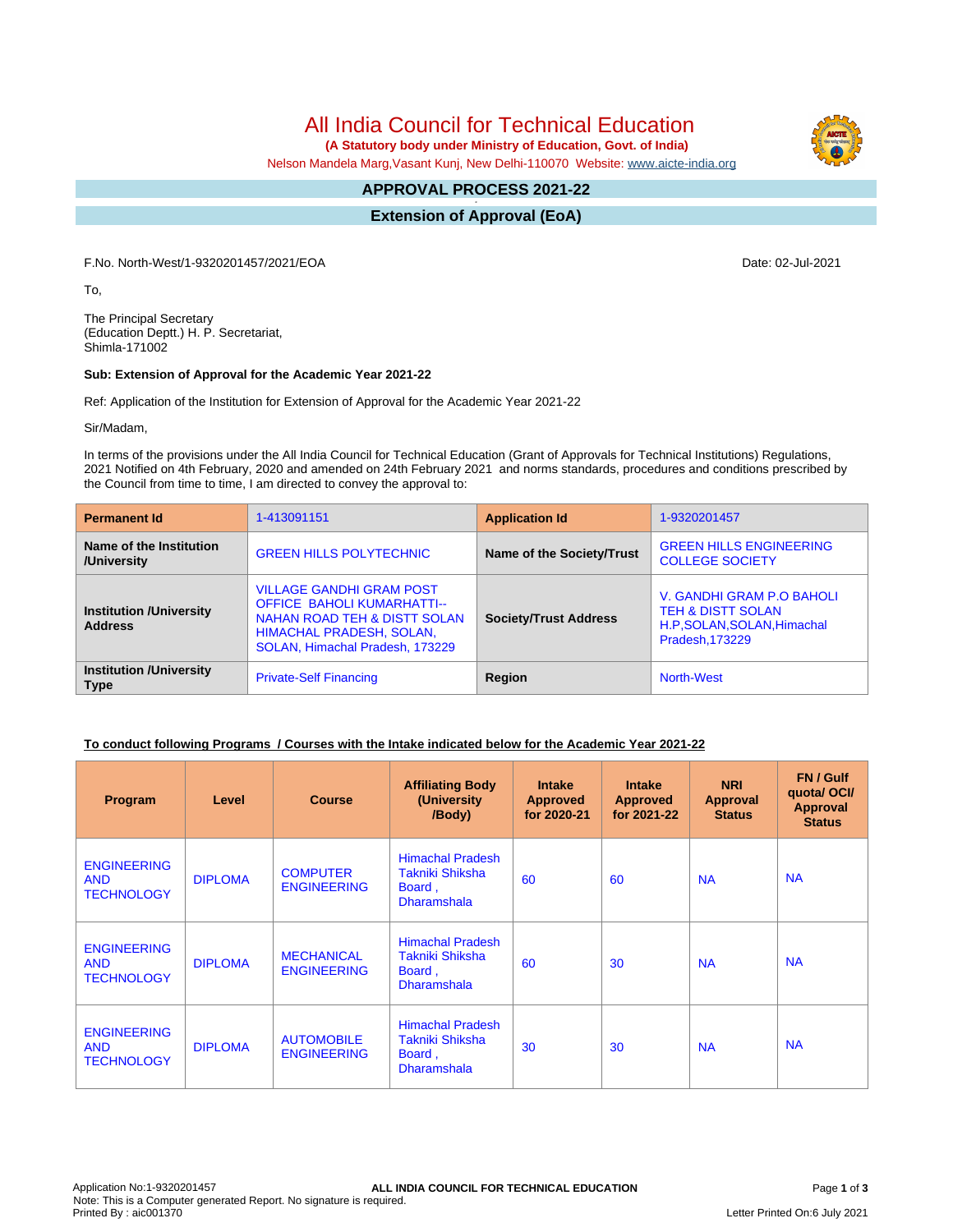| <b>ENGINEERING</b><br><b>AND</b><br><b>TECHNOLOGY</b> | <b>DIPLOMA</b> | <b>ELECTRICAL</b><br><b>ENGINEERING</b> | <b>Himachal Pradesh</b><br>Takniki Shiksha<br>Board,<br><b>Dharamshala</b> | 40 | 40 | <b>NA</b> | <b>NA</b> |
|-------------------------------------------------------|----------------|-----------------------------------------|----------------------------------------------------------------------------|----|----|-----------|-----------|
| <b>ENGINEERING</b><br><b>AND</b><br><b>TECHNOLOGY</b> | <b>DIPLOMA</b> | <b>CIVIL</b><br><b>ENGINEERING</b>      | <b>Himachal Pradesh</b><br>Takniki Shiksha<br>Board,<br><b>Dharamshala</b> | 60 | 60 | <b>NA</b> | <b>NA</b> |

#### **Course(s) Applied for Closure by the Institution for the Academic Year 2021-22**

| <b>Program</b>                              | Level          | <b>Course</b>                                                   | <b>Affiliating Body</b><br>(Univ/Body)                                     | <b>Course Closure Status</b> |
|---------------------------------------------|----------------|-----------------------------------------------------------------|----------------------------------------------------------------------------|------------------------------|
| <b>ENGINEERING AND</b><br><b>TECHNOLOGY</b> | <b>DIPLOMA</b> | <b>ELECTRONICS &amp;</b><br><b>COMMUNICATION</b><br><b>ENGG</b> | <b>Himachal Pradesh</b><br>Takniki Shiksha<br>Board,<br><b>Dharamshala</b> | Approved                     |
| <b>ENGINEERING AND</b><br><b>TECHNOLOGY</b> | <b>DIPLOMA</b> | <b>INFORMATION</b><br><b>TECHNOLOGY</b>                         | <b>Himachal Pradesh</b><br>Takniki Shiksha<br>Board,<br><b>Dharamshala</b> | Approved                     |

### **It is mandatory to comply with all the essential requirements as given in APH 2021-22 (Appendix 6)**

## **Important Instructions**

- 1. The State Government/ UT/ Directorate of Technical Education/ Directorate of Medical Education shall ensure that 10% of reservation for Economically Weaker Section (EWS) as per the reservation policy for admission, operational from the Academic year 2019-20 is implemented without affecting the reservation percentages of SC/ ST/ OBC/ General. However, this would not be applicable in the case of Minority Institutions referred to the Clause (1) of Article 30 of Constitution of India. Such Institution shall be permitted to increase in annual permitted strength over a maximum period of two years.
- 2. The Institution offering courses earlier in the Regular Shift, First Shift, Second Shift/Part Time now amalgamated as total intake shall have to fulfil all facilities such as Infrastructure, Faculty and other requirements as per the norms specified in the Approval Process Handbook 2021-22 for the Total Approved Intake. Further, the Institutions Deemed to be Universities/ Institutions having Accreditation/ Autonomy status shall have to maintain the Faculty: Student ratio as specified in the Approval Process Handbook.
- 3. Strict compliance of Anti-Ragging Regulation, Establishment of Committee for SC/ ST, Establishment of Internal Complaint Committee (ICC), Establishment of Online Grievance Redressal Mechanism, Barrier Free Built Environment for disabled and elderly persons, Fire and Safety Certificate should be maintained as per the provisions made in Approval Process Handbook and AICTE Regulation notified from time to time.
- 4. In case of any differences in content in this Computer generated Extension of Approval Letter, the content/information as approved by the Executive Council / General Council as available on the record of AICTE shall be final and binding.

**Prof.Rajive Kumar Member Secretary, AICTE**

Copy \*\* to: